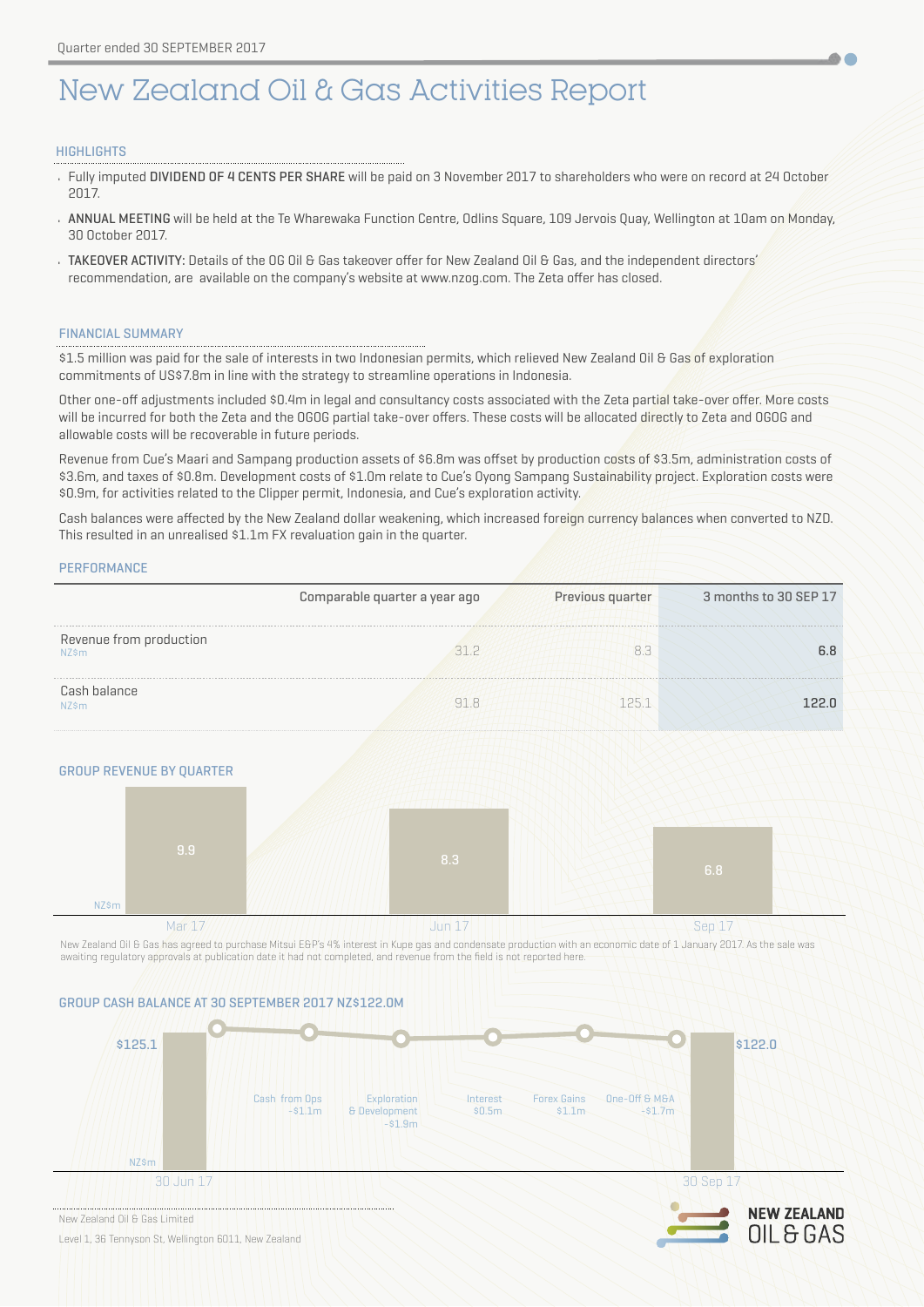## PRODUCTION FOR THE QUARTER

| <b>FIELD</b>                         |                          | Total field for<br>quarter<br>(gross) | Our share<br>Sep 2016 | Our share<br>Jun 2017 | Our share<br>Sep 2017<br>[net] |
|--------------------------------------|--------------------------|---------------------------------------|-----------------------|-----------------------|--------------------------------|
| Maari<br><b>Taranaki New Zealand</b> | Oil<br><b>Barrels</b>    | 696,660                               | 48,300                | 41,587                | 34,833                         |
|                                      | Revenue<br><b>AUD\$m</b> |                                       | 2.8                   | 2.7                   | 2.1                            |
| Sampang<br>Java, Indonesia           | Oil<br><b>Barrels</b>    | 7,915                                 | 11,650                | 10,430                | 864                            |
|                                      | Gas<br>Petajoules        | 4.28                                  | 0.71                  | 0.65                  | 0.49                           |
|                                      | Revenue<br>AUD\$m        |                                       | 7.25                  | 7.9                   | 4.1                            |

#### Some rounding. Our share is net of government take.

#### MAARI

#### **Maari and Manaia oil field** (PML 38160)

#### 5% Cue Energy

69% OMV New Zealand (Operator)

16% Todd Maari

10% Horizon Oil International

Cue's net share of oil sales in the quarter from the Maari and Manaia fields was 37,346 barrels which generated revenues of NZ\$2.37 million.

The average oil production rate in the quarter was approximately 378 barrels per day net to Cue.

During the quarter, permanent repairs were successfully completed on the Maari Well Head Platform (WHP) to rectify a crack in a horizontal strut identified in late 2016.

## SAMPANG

#### **Sampang Production Sharing Contract**

15% Cue Energy

45% Santos Sampang (Operator)

40% Singapore Petroleum Company

The Oyong field produced 178 terajoules of gas (net to Cue) in the quarter. Sales were NZD\$1.7m. The Wortel field produced 309 terajoules of gas and 857 barels of oil (net to Cue). Revenue from the field was NZD\$2.9m.

During the quarter, the operator Santos, achieved a significant safety milestone of 10 Years with no lost time injuries at the Sampang operations.

Gas production form the Oyong and Wortel fields was reduced during the quarter due to the temporary reduction of compression associated with the removal of offshore oil facilities and replacement of the compressor at the Grati onshore processing plant. The new compressor is being transferred from another PSC and replaces a leased unit, which will result in lease cost savings for the life of the Sampang PSC. Production was lower during September due to the MN1 well being taken off line for deepening of the ESP and completion of new sections in the well bore. This work is aimed at increasing the production from the well and is expected to be completed during October 2017.

Preparations for the Flowing Bottom Hole project, to reduce production pressure and expand production, have been postponed due to delays in a manufacturing process and this work is expected to be completed during Q1 CY2018.

Cue continued technical and commercial assessment of the proposed appraisal and development of the Manaia Moki reservoirs. The Operator, OMV, is expected to propose an investment decision in Q1 CY2018 for and appraisal well to be drilled in late 2018.

The Sampang Sustainability Project and installation of onshore compression at Grati is 80 per cent complete and is expected to be completed during the current quarter, reducing operating costs. The project is proceeding on time and budget.

Perforation and testing of the Paciran (Upper Mundu) reservoir in the existing Oyong 5 and Oyong 9 wells will be undertaken during October. If successful, these new reservoirs have the potential to add to gas production at Oyong and expand the joint venture's view of the total gas resource.

Negotiations have been completed to extend the Wortel Gas Sales Agreement for approximately 3 years on substantially the same price as the existing agreement. This new agreement will be effective from approximately mid-November, when the sales volume under the current contract is reached.

The Paus- Biru-1 exploration well is in the final stages of joint venture approval. In anticipation of FID later this year, the joint venture has approved geophysical and geotechnical site surveys, which will be conducted during the current quarter. The Paus-Biru -1 well will target the Mundu gas reservoirs which are productive at Oyong and Wortel.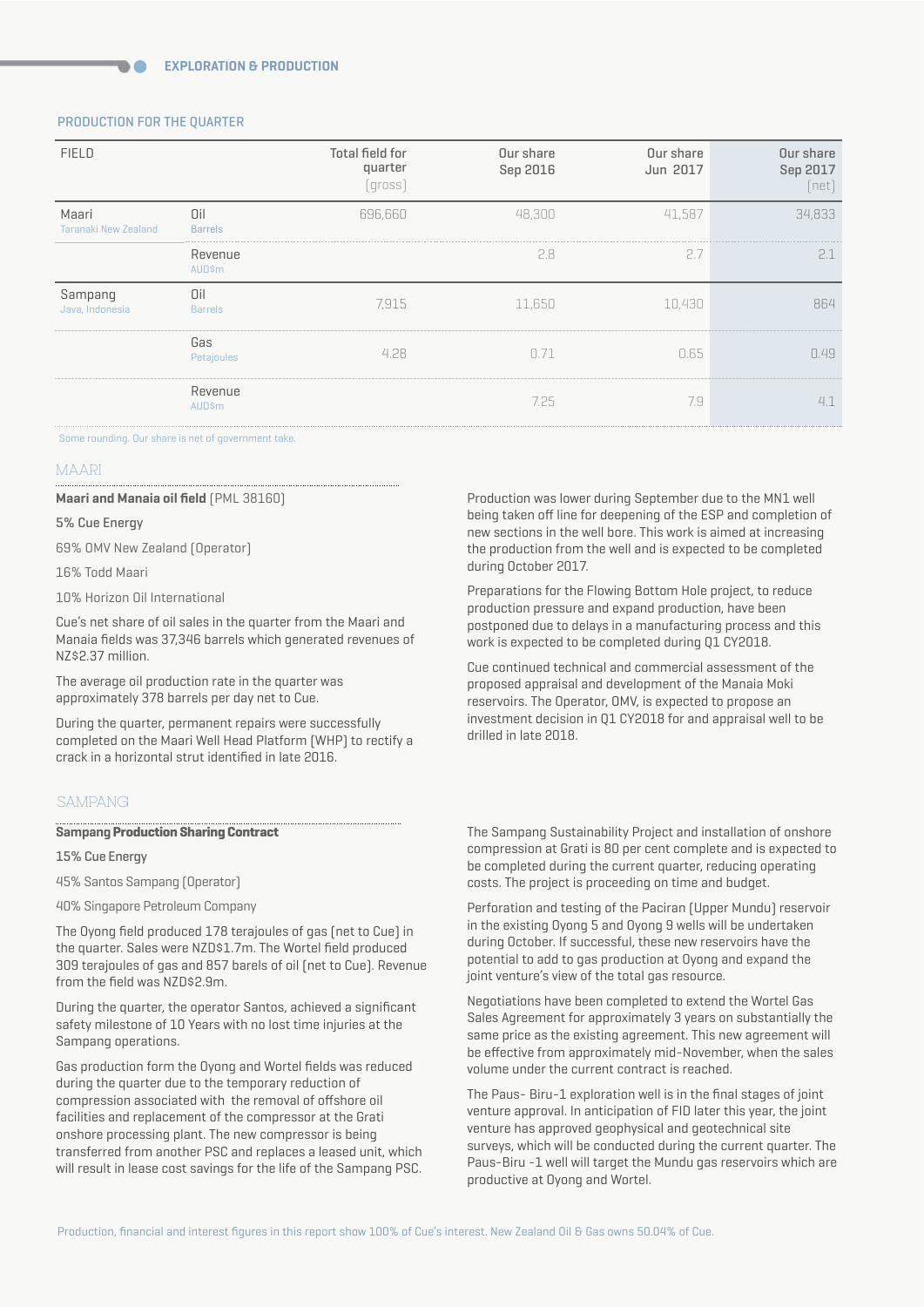# AUSTRALIA

#### **WA-359-P**

## 100% Cue Energy (Operator)

WA-359-P contains the Ironbark prospect, a large and exciting Deep Mungaroo gas target. During the quarter, Cue extended the BP option over 42.5% equity in WA-359-P until 11 December 2017. Cue is continuing discussions to attract a partner or partners to form a joint venture together with BP and drill an exploration well in 2018 to test the Ironbark prospect.

#### **WA-409-P**

## 20% Cue Energy

80% BP Developments Australia Pty Ltd (Operator) Reprocessing of seismic data over the permit is being finalised and Cue expects to have data for analysis during the current quarter. WA-409-P contains a portion of the Ironbark structure.

#### **WA-389-P**

## 100% Cue Energy

Cue believes WA-389-P could contain prospects similar to Ironbark and will undertake G&G work to confirm the permits prospectivity. The National Offshore Petroleum Titles administrator (NOPTA) has advised Cue that a 2-year suspension to Year 4 of the permit term and a corresponding extension of the permit has been approved. The new work programme requires geotechnical studies including seismic and prospect mapping, frequency decomposition, charge modelling, and prospect portfolio update by October 2019, and an exploration well by October 2020.

## INDONESIA

#### **Mahato**

Production Sharing Contract

# 12.5% Cue Energy

67.5% Central Sumatra Energy (Operator)

20% Bow Energy International Holdings

The Mahato PSC covers a highly prospective area, close to several large producing oil fields. Multiple appraisal and exploration opportunities have been mapped. The permit has a minimum work commitment of one well and 2D seismic acquisition by July 2018. Progress is being made between the partners towards signing a legally binding operating agreement. Land has been acquired and permits are in place to enable a well to be drilled in the Petapahan area in the first half of 2018.

The Operator is discussing a potential extension to the exploration period of the permit with the Indonesian regulator.

#### **Mahakam Hilir**

Kutei Basin Production Sharing Contract

## 100% Cue Energy

Cue Kalimantan Pte Ltd (Operator)

During the quarter, Cue received significant additional data, consisting of nine 2D seismic lines through the adjacent Sambutan Field and Naga Utara prospect and data from four Sambutan wells. Reprocessing of the seismic data ,integration and analysis is due to be completed by the end of 2017. Petrophysical analysis of the 1930s Dutch drilled Sambutan-8 well within the Mahakam Hilir PSC, and the recent Sambutan gas production wells, has provided increased confidence that

the 100m of logged interbedded reservoir sand was hydrocarbon bearing. Structural interpretation will be completed by the end of 2017.

Cue has commenced discussions with the Indonesian regulator for an extension of the May 2018 well commitment for up to 1 year to allow analysis to be completed and the Naga Utara-4 well to be planned. The Naga Utara-4 well, a twin to the Sambutan-8 well, is a promising appraisal opportunity of the greater Naga Utara structure, 300m from the producing Sambutan Gas Field. During the quarter Cue held discussions with multiple potential farm-in partners with a view to forming a joint venture to fund the Naga Utara-4 appraisal well.

Following a decison to refocus the company's interests in Indonesia, the company sold its interest in these production sharing contracts:

**MNK Kisaran** (11.25% New Zealand Oil & Gas)

**MNK Palmerah** (15.84% New Zealand Oil & Gas )

There was minimal activity in the production sharing contracts below, other than meetings with operators to discuss 2018 work programmes and budgets. New Zealand Oil & Gas continues to discuss ways of reducing costs exposures in these PSCs:

## **Kisaran**

22.5% New Zealand Oil & Gas

55% Pacific Oil & Gas (Operator)

22.5% Bukit Energy

#### **Bohorok**

45% New Zealand Oil & Gas

50% Bow Energy International Holdings (Operator)

5% Surya Buana Lestarijaya Bohorok

#### **Palmerah Baru**

36% New Zealand Oil & Gas

54% Bow Energy International Holdings (Operator)

10% PT SNP Indonesia

# CANTERBURY-GREAT SOUTH

#### **Clipper (PEP 52717)**

50% New Zealand Oil & Gas (Operator)

50% Beach Energy

Discussions with potential farm-in partners continued. The joint venture is working towards agreeing farm-in agreements before the end of this calendar year.

## **Toroa (PEP 55794)**

30% New Zealand Oil & Gas

70% Woodside Energy (New Zealand 55794) (Operator)

All Stage 1 commitments have been fulfilled. A joint venture decision to enter Stage 2 (Q2 2020 - Q2 2021), which carries a one well commitment, is subject to results of ongoing prospect evaluation to be completed this year.